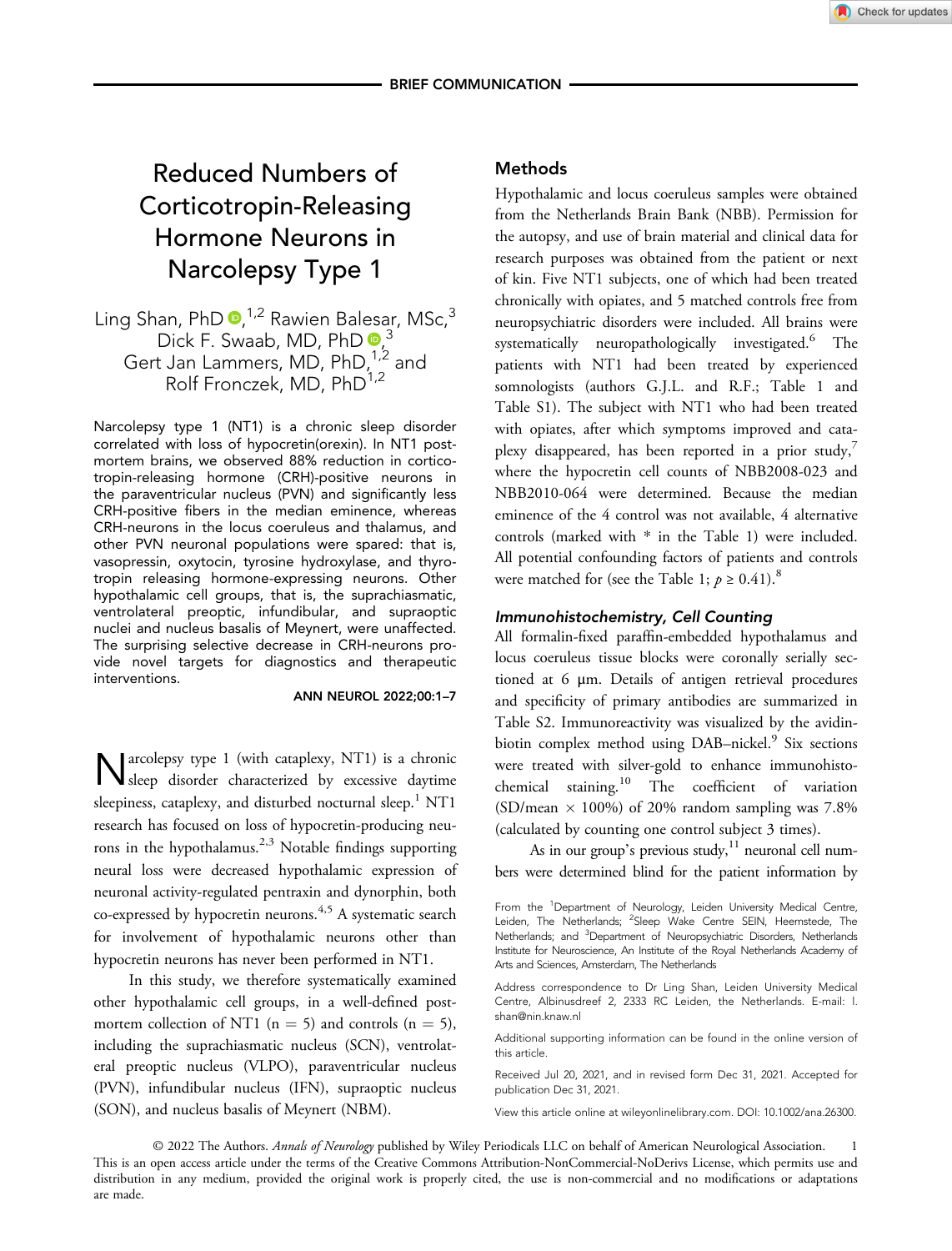| TABLE 1. Clinical-Pathological Information |        |              |            |     |           |                  |                  |                  |                                                                           |                                                                                  |
|--------------------------------------------|--------|--------------|------------|-----|-----------|------------------|------------------|------------------|---------------------------------------------------------------------------|----------------------------------------------------------------------------------|
| <b>NBB</b>                                 | Age    | <b>Sex</b>   | <b>PMD</b> | pH  | <b>BW</b> | <b>B-AD</b>      | A                | $B-PD$           | Cause of death                                                            | Narcolepsy<br>medication                                                         |
| Narcolepsy type 1                          |        |              |            |     |           |                  |                  |                  |                                                                           |                                                                                  |
| 2008-023                                   | 66     | F            | 420        | 6.6 | 1,175     | $\mathbf{1}$     | $\boldsymbol{A}$ | $\boldsymbol{0}$ | Heart failure                                                             | Amphetamine;<br>modafinil; sodium<br>oxybate                                     |
| 2018-018                                   | 82     | F            | 330        | 6.5 | 1,165     | 2                | $\mathcal{O}$    | $\mathbf{0}$     | Pneumonia                                                                 | Modafinil                                                                        |
| 2018-091                                   | 71     | F            | 395        | 6.3 | 1,215     | $\overline{4}$   | $\boldsymbol{A}$ | $\boldsymbol{0}$ | Heart failure, renal<br>insufficiency                                     | Sodium oxybate;<br>modafinil                                                     |
| 2021-046                                   | 83     | M            | 442        | 6.9 | 1,355     | NA               | <b>NA</b>        | <b>NA</b>        | Severe heart failure, died<br>within 24 h after fall with<br>hip fracture | Sodium oxybate,<br>paroxetine                                                    |
| Narcolepsy type 1 with chronic opiates     |        |              |            |     |           |                  |                  |                  |                                                                           |                                                                                  |
| 2010-064                                   | 85     | F            | 220        | 6.8 | 1,206     | $\mathbf{1}$     | $\mathcal O$     | $\boldsymbol{0}$ | Chronic pain syndrome<br>with palliative sedation                         | Morphine (9 yr);<br>modafinil;<br>morphine<br>Midazolam (last<br>24 <sub>h</sub> |
| Control                                    |        |              |            |     |           |                  |                  |                  |                                                                           |                                                                                  |
| 2012-052                                   | 64     | F            | 340        | 6.4 | 1,221     | $\mathbf{0}$     | $\mathcal{O}$    | $\boldsymbol{0}$ | Legal euthanasia                                                          |                                                                                  |
| 2000-022                                   | 83     | F            | 470        | 6.5 | 1,072     | $\overline{2}$   | $\circ$          | $\mathbf{0}$     | Heart failure, cachexia                                                   |                                                                                  |
| 2012-005                                   | 84     | $\mathbf F$  | 336        | 6.7 | 1,027     | $\mathfrak{2}$   | $\boldsymbol{A}$ | $\boldsymbol{0}$ | Heart failure                                                             |                                                                                  |
| 2009-001                                   | 88     | М            | 283        | 6.2 | 1,418     | $\mathfrak{2}$   | $\boldsymbol{A}$ | $\mathbf{0}$     | Gastrointestinal bleeding                                                 |                                                                                  |
| 1998-104                                   | 74     | $\rm F$      | 445        | 7.0 | 1,167     | $\boldsymbol{2}$ | $\circ$          | $\boldsymbol{0}$ | Cachexia in endstage<br>pancreas carcinoma                                |                                                                                  |
| $2012 -$<br>049*                           | 70     | $\mathbf{F}$ | 455        | 6.0 | 1,188     | $\boldsymbol{2}$ | $\boldsymbol{A}$ | $\boldsymbol{0}$ | Cachexia in endstage<br>pancreas carcinoma                                |                                                                                  |
| $2000 -$<br>$142*$                         | 82     | F            | 330        | 6.6 | 1,280     | $\mathbf{1}$     | $\circ$          | $\boldsymbol{0}$ | Myocardial infarction                                                     |                                                                                  |
| 1999-<br>046*                              | 89     | ${\bf F}$    | 310        | 6.6 | 1,158     | $\sqrt{2}$       | $\rm{O}$         | $\boldsymbol{0}$ | Cardiac arrest                                                            |                                                                                  |
| 1994-<br>076*                              | $78\,$ | $\mathbf M$  | 505        | 6.6 | 1,407     | $\sqrt{2}$       | NA               | <b>NA</b>        | Cardiac arrhythmia                                                        |                                                                                  |

Intergroup differences in clock time and month of death were evaluated using the Mardia-Watson-Wheeler test.

\* = included for median eminence measurements; A = amyloid; BW = brain weight gram; B-AD = Braak AD (PMID,8307060); B-PD = Braak PD (PMID,12498954); f = female; m = male; NA = not available; NBB = Netherlands Brain Bank identification number; PMD = post mortem delay in minutes.

counting the nucleolus as a unique marker for each neuron. The total number of neurons on one side of the hypothalamus was determined using the Cavalieri principle.<sup>11</sup> Completeness of the corticotropin-releasing hormone (CRH), SCN vasopressin (AVP), and hypocretin cell counts were confirmed by graphically presenting the number of neurons counted in every section from rostral to caudal. In contrast, due to scarcity of hypothalamic sections, AVP, oxytocin, tyrosine hydroxylase (TH), and thyrotropin releasing hormone (TRH) staining were performed only in the peak section of the PVN. The CRH peak level had an excellent correlation with total CRH cell numbers ( $r = 0.926$ ,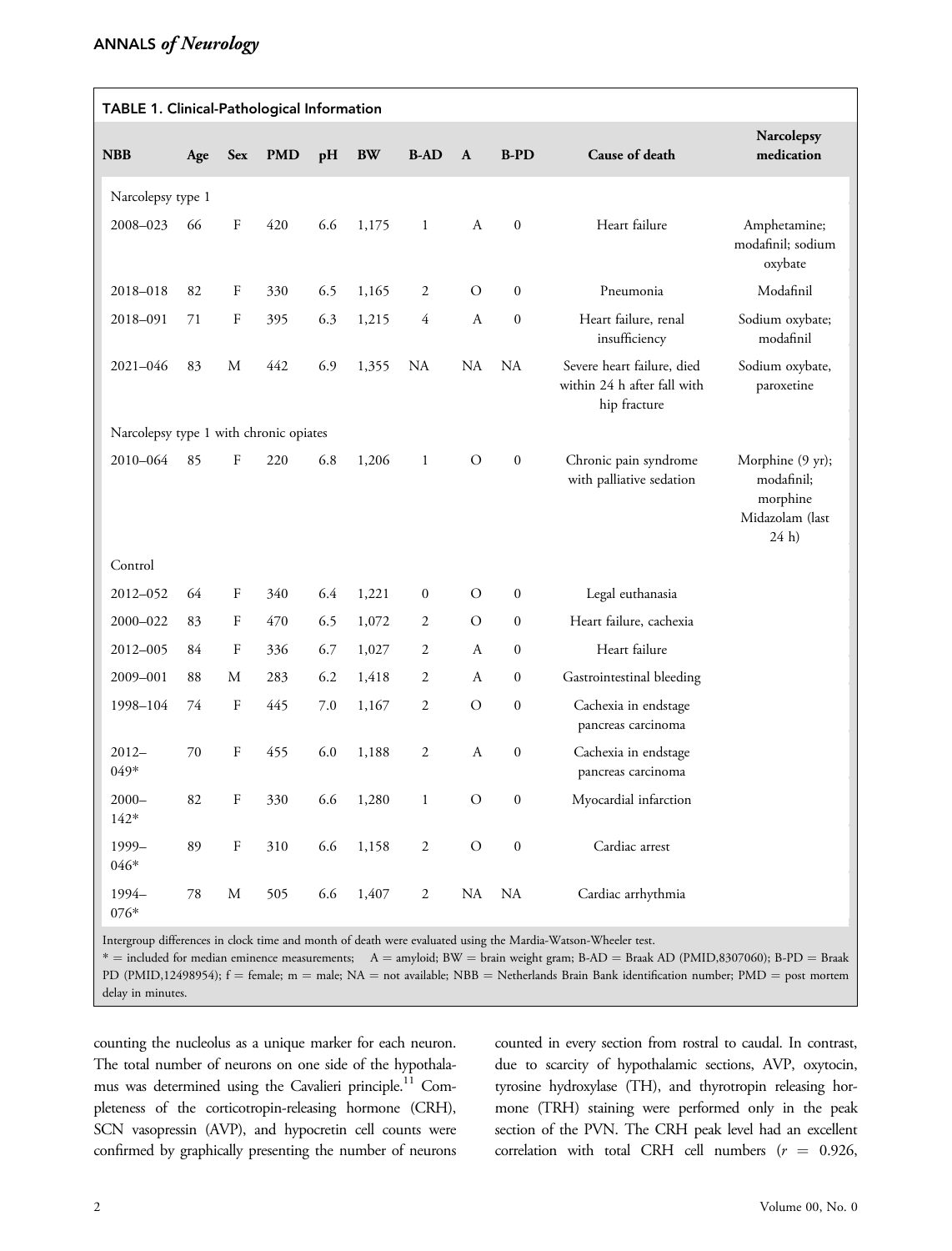$p = 0.000$ <sup>\*\*\*</sup>). The density of neuronal populations in the VLPO, NBM, SON, and IFN was similarly determined.

Prohormone convertase 1/3 (PC1/3) and secretagogin (SCGN) have both been reported to be partially co-expressed in CRH neurons.<sup>12,13</sup> Double labeling of CRH with PC1/3 or SCGN was confirmed by immunofluorescent confocal imaging using the Leica microscope TSA SP5 at 20 times magnification.

## Integrated Optical Density Image Analysis

Two microglia markers, ionized calcium-binding adaptor molecule 1  $(IBA1)^{14}$  and human leukocyte antigen (HLA), and an enzyme for cortisol synthesis (11β-hydroxysteroid-dehydrogenase [11bHSD1]) were investigated. This enzyme was tested because high local cortisol levels may inhibit CRH-expressing neurons in the PVN. Because glia cells have no nucleolus, the neuronal counting procedure could not be applied and the integrated optical density (IOD) was measured for IBA1, HLA, 11bHSD1, and CRH fibers in the median eminence. The collected images were transformed into OD images using a standard transformation curve, corrected for background. The image analysis system and procedures have been described in detail previously.<sup>15</sup> The IOD was calculated by multiplying the percentage of the positive-stained masked area by the OD of the immunoreactivity signal in each section.

#### Statistical Analyses

NT1 and controls were compared using the exact Wilcoxon-Mann-Whitney U test (P) followed by Benjamini-Hochberg corrections (q). The subject with NT1 with opiates was descriptively listed. Correlations were tested by Spearman's correlation coefficient. All  $p$  values are 2-sided with 0.05 (\*) as the significance threshold using SPSS Statistics 25. Percentage changes were calculated using the median values.

#### Results

We confirmed the substantial loss of 97% of the total number of hypocretin-1 immunoreactive neurons in NT1 compared to the matched controls  $(p = 0.016^*)$ ,  $q = 0.021$ <sup>\*</sup>; Fig. ). In addition, most of the surviving hypocretin neurons appeared to be localized in the dorsomedial or peri-fornical area, as has been described previously.<sup>16</sup> The subject with NT1 with chronic opiate use exhibited relatively more hypocretin neurons than the 3 typical subjects with NT1, as described before.<sup>7</sup>

The total number of CRH-positive neurons in the PVN of the patients with NT1 was significantly reduced by 88% compared to the controls ( $p = 0.016$ <sup>\*</sup>, q = 0.021<sup>\*</sup>; see Fig. ). In addition, the subject with NT1 with chronic opiate use clearly showed a lower number of CRH-positive neurons than the controls (see Fig. ). In agreement with the CRH-cell staining loss, CRH fibers in the median eminence were significantly reduced by 91% in patients with NT1 compared to controls ( $p = 0.016^*$ , q = 0.021<sup>\*</sup>; see Fig. ). In contrast, the CRH neurons in the thalamus (ie, the paraventricular and parathenial thalamic nuclei and around the medial dorsal thalamic nucleus) and in the locus coeruleus and were unaffected (see Fig. ).

To test the possibility that this was a staining sensitivity issue, we performed 3 additional control experiments, none of which changed the results: (1) increasing the concentration of the same CRH antibody 10 times either with or without antigen retrieval with microwave; (2) using another CRH antibody, a rabbit polyclonal antibody Cat#5Bo; (3) using silver-gold enhancement,  $10^{\circ}$  a method to enhance the visibility of immunohistochemical staining.

In contrast, densities of the other major neuronal cell types in the PVN were stable, including AVP, oxytocin, TH, and TRH. Microglia markers,  $IBA1<sup>14</sup>$  and HLA, and 11bHSD1, were similar in patients with NT1 and controls in the PVN. Additionally, all other quantified hypothalamic cell groups were stable (Table 2). Moreover, PC1/3 and SCGN staining was unaltered in the PVN of the subjects with NT1.

#### **Discussion**

We found that patients with NT1 show not only 97% loss of hypocretin neurons but also an 88% reduction of CRH-expressing neurons in the PVN compared with controls, whereas CRH-positive neurons in the thalamus and in the locus coeruleus were unaffected. It should be noted that, in the future, it is of interest to also study other CRH-containing brain regions, such as the amygdala. A 91% reduction of CRH-staining fibers in the median eminence was observed. The CRH-positive neurons in the PVN are the primary group of neurons of the HPA axis and project to the median eminence containing the portal capillaries of the pituitary.<sup>8</sup> In contrast, the other major neuronal types intermingled with the CRHpositive neurons in the PVN were spared, including AVP-positive, oxytocin-positive, TH-positive, and TRH-positive neurons. AVP and oxytocin neurons in both the PVN and SON all were stable. No changes were observed in the neuronal densities in  $VLPO<sub>1</sub><sup>17</sup>$ SCN, NBM, or IFN.

Theoretically, the observed low number of CRH neurons might be due to extremely low CRH concentrations below the threshold for immunohistochemical detection. However, we tried 3 different ways to enhance the staining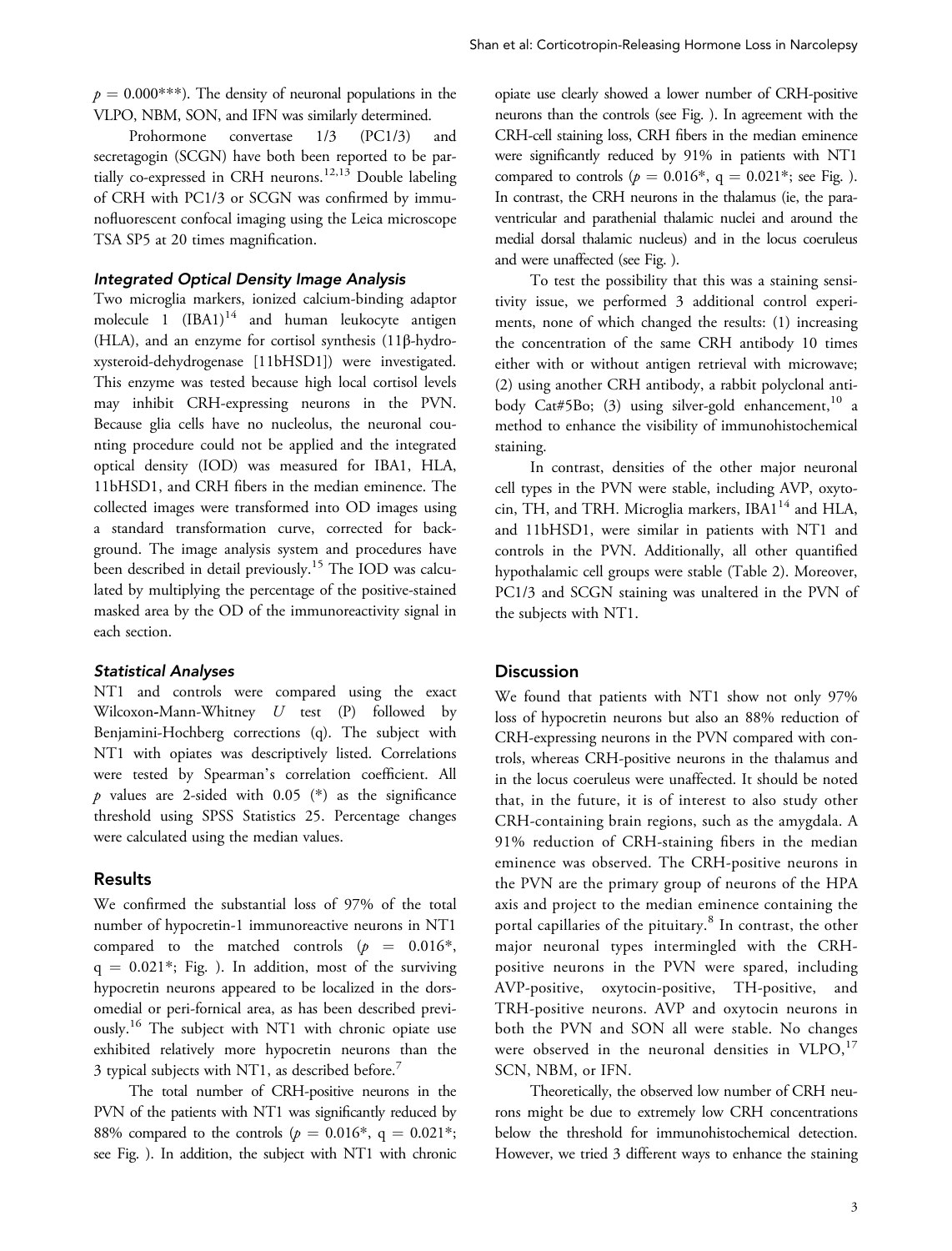

(Figure legend continues on next page.)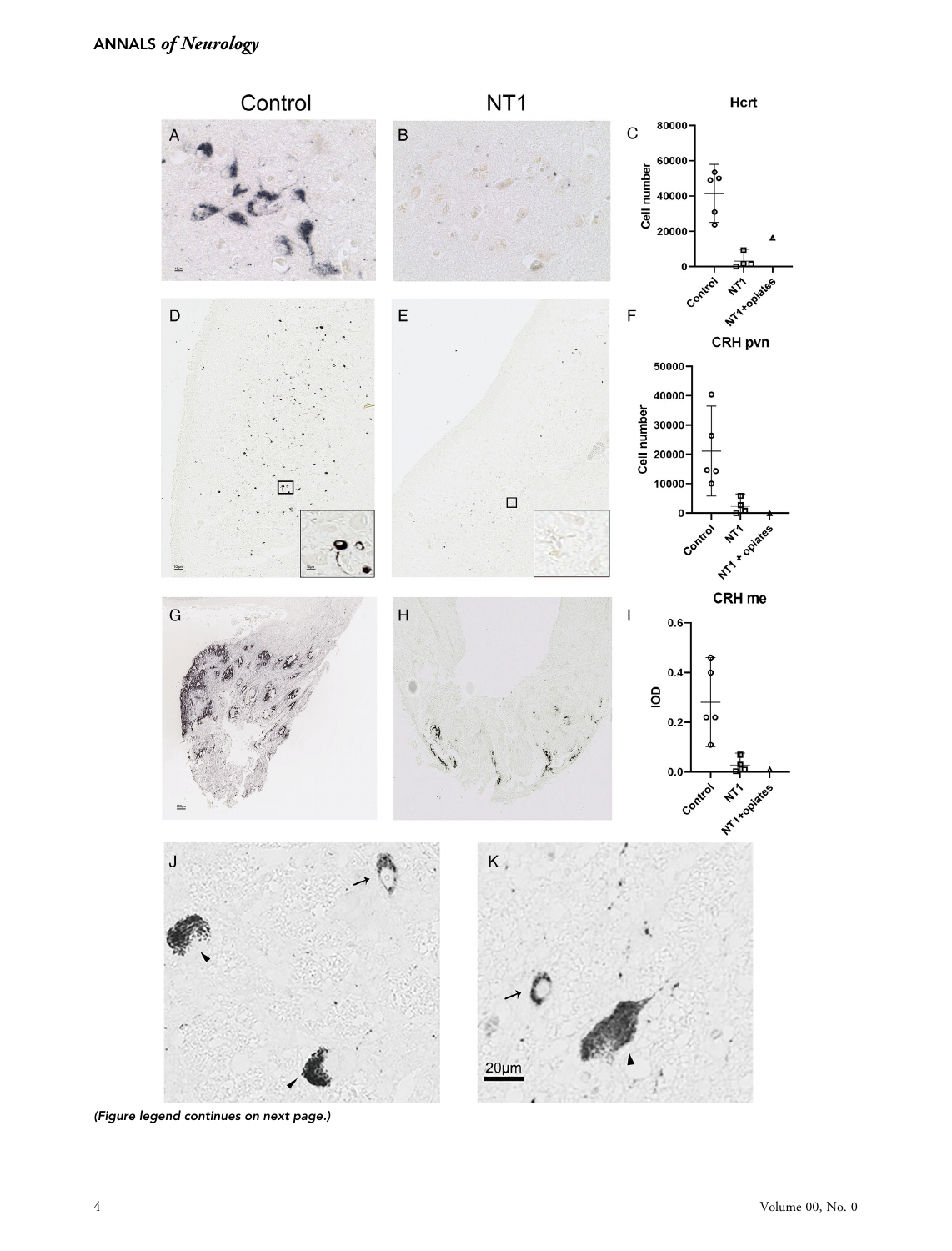| TABLE 2. Immunocytochemistry and Quantification Procedures |                     |     |                                            |                                            |                              |                                       |  |  |  |
|------------------------------------------------------------|---------------------|-----|--------------------------------------------|--------------------------------------------|------------------------------|---------------------------------------|--|--|--|
| Structure                                                  | Primary<br>antibody | Q   | NT <sub>1</sub>                            | Control                                    | NT <sub>1</sub><br>(opiates) | R (95% CI)                            |  |  |  |
| <b>SCN</b>                                                 | <b>AVP</b>          | TC  | $11,749 \pm 7,679$                         | $11,786 \pm 3,926$                         | 18,700                       | 1.00(0.081.93)                        |  |  |  |
| <b>VLPO</b>                                                | Galanin             | CD  | $44 \pm 17$                                | $35 \pm 16$                                | 15                           | $0.80 (-0.20 1.81)$                   |  |  |  |
| <b>MLH</b>                                                 | Hcrt                | TC  | $4,175 \pm 2,639$                          | $41,493 \pm 5,931$                         | 16,384                       | 13.10 (7.90 18.29)                    |  |  |  |
| <b>NBM</b>                                                 | ChAT                | CD  | $5,155 \pm 189$                            | $4,954 \pm 797$                            | 3,713                        | 0.96(0.471.45)                        |  |  |  |
| <b>PVN</b>                                                 | CRH                 | TC  | $2,862 \pm 1,704$                          | $21,197 \pm 5,517$                         | $\boldsymbol{0}$             | 9.02(2.5015.54)                       |  |  |  |
| PVN/SON                                                    | <b>AVP</b>          | CD  | PVN $(70 \pm 30)$<br>SON $(96 \pm 20)$     | PVN $(49 \pm 11)$<br>SON $(127 \pm 27)$    | <b>PVN</b> (86)<br>SON (137) | 1.34(0.302.37)<br>1.16(0.461.85)      |  |  |  |
| PVN/SON                                                    | Oxy                 | CD  | PVN $(34 \pm 4)$<br>SON $(0.056 \pm 0.05)$ | PVN $(48 \pm 10)$<br>SON $(0.03 \pm 0.01)$ | PVN(16)<br>SON (0.02)        | 2.75(0.515.00)<br>$0.46 (-0.12 1.04)$ |  |  |  |
| <b>PVN</b>                                                 | Th                  | CD  | $14 \pm 6$                                 | $27 \pm 9$                                 | $\overline{4}$               | 1.89(0.223.56)                        |  |  |  |
|                                                            | TRH                 | CD  | $0.005 \pm 0.008$                          | $0.014 \pm 0.012$                          | 0.0000                       | 3.33 (0.38 6.29)                      |  |  |  |
| <b>PVN</b>                                                 | SCG                 | CD  | $2 \pm 2$                                  | $15 \pm 12$                                | 0.010                        | $6.12 (-8.11 20.35)$                  |  |  |  |
| <b>PVN</b>                                                 | PC1/3               | CD  | $7 \pm 3$                                  | $14 \pm 9$                                 | 0.002                        | $2.10 (-1.53 5.73)$                   |  |  |  |
| <b>IFN</b>                                                 | <b>NPY</b>          | CD  | $10 \pm 3$                                 | $16 \pm 6$                                 | 35                           | 1.59(0.033.15)                        |  |  |  |
| <b>IFN</b>                                                 | <b>POMC</b>         | CD  | $16 \pm 6$                                 | $28 \pm 11$                                | 40                           | $2.01 (-0.25 4.27)$                   |  |  |  |
| <b>PVN</b>                                                 | 11bHSD1             | IOD | $0.03 \pm 0.001$                           | $0.003 \pm 0.001$                          | 0.003                        | $1.11 (-0.28 2.50)$                   |  |  |  |
| <b>PVN</b>                                                 | <b>HLA</b>          | IOD | $0.026 \pm 0.006$                          | $0.030 \pm 0.020$                          | 0.015                        | $1.01 (-0.86 2.88)$                   |  |  |  |
| <b>PVN</b>                                                 | IBA1                | IOD | $0.010 \pm 0.003$                          | $0.010 \pm 0.004$                          | 0.018                        | $1.00 (-0.11 2.11)$                   |  |  |  |

Data of the groups are expressed as mean  $\pm$  standard error of the mean (SEM).

11bHSD1 = 11β-hydroxysteroid-dehydrogenase; AVP = arginine vasopressin; ChAT = choline acetyltransferase; CD = cell density (cell/mm2 ); CRH = corticotropin-releasing hormone; Hcrt = hypocretin-1 /orexin A; HLA = human leukocyte antigen-DP, DQ, DR; IBA1 = Ionized calcium binding adaptor molecule 1; IFN = infundibular nucleus; IOD = integrated optical density; NBM = nucleus basalis of Meynert; NPY = neuropeptide Y; NT1 = narcolepsy type 1 (narcolepsy with cataplexy); NT1 with opiates = NBB2010-064; Oxy = oxytocin; PC1/3 = prohormone convertase 1/3 double stain with CRH; POMC = proopiomelanocortin; POMC = proopiomelanocortin; PVN = paraventricular nucleus; Q = quantification;  $SCN =$  suprachiasmatic nucleus;  $SCG =$  secretagogin double stain with CRH;  $SON =$  supraoptic nucleus;  $TC =$  total cell number;  $Th =$  tyrosine hydroxylase; TRH = thyrotropin releasing hormone; MLH = medial lateral hypothalamus; VLPO = ventrolateral preoptic nucleus; R = mean of ratio (controls/ NT1 mean); 95% CI = 95% confidence interval (lower bound upper bound).

signal, none of which changed the results. Earlier findings showed that chronic treatment with opiates can increase the number of immunohistochemically stained hypocretin cells,

whereas cataplexy was ameliorated.<sup>7</sup> Of interest, opiate treatment had no effect on the CRH-neuron number in the PVN of this subject.

FIGURE: Patients with narcolepsy type 1 (NT1) have not only a loss of 97% of hypocretin/orexin (Hcrt) neurons but also an 88% reduction of corticotropin-releasing hormone (CRH) expressing neurons in the paraventricular nucleus (pvn) and an 91% reduction of CRH-positive fiber staining in the median eminence (me). (A) Control and (B) NT1 Hcrt immunoreactive cells. (C) The total number of Hcrt neurons is more than 97% reduced in patients with NT1 compared to controls. (D) Control and (E) NT1 CRH immunoreactive cells in the pvn. (F) The total number of CRH neurons in the PVN is 88% lower in patients with NT1 than in controls. The subject with NT1 with chronic opiates (NT1 + opiates) also showed few CRH neurons. (G) Control and (H) NT1 fiber immunoreactivity in the median eminence. (I) The total optical density of CRH in the peak level of median eminence is 91% lower in NT1 than in controls. (J, K) Photomicrographs showing pigmented locus coeruleus neurons (indicated with an arrow head) and (J) an example of the positive CRH staining (indicated with an arrow) in the locus coeruleus of control, (K) a positive CRH staining (indicated with an arrow) in the locus coeruleus of the subject with NT1. The 6 μm sections of the locus coeruleus area contained up to 20 CRH neurons, in both, the controls and the patients with NT1. Scale bar represents 10 μm for A; 100 μm for D and 10 μm for insert; 200 μm for G and H, and 20 μm for K. Bar plots show the mean and the lower Bound-Upper Bound of the 95% confidence intervals in C, F, and I. [Color figure can be viewed at [www.annalsofneurology.org](http://www.annalsofneurology.org)]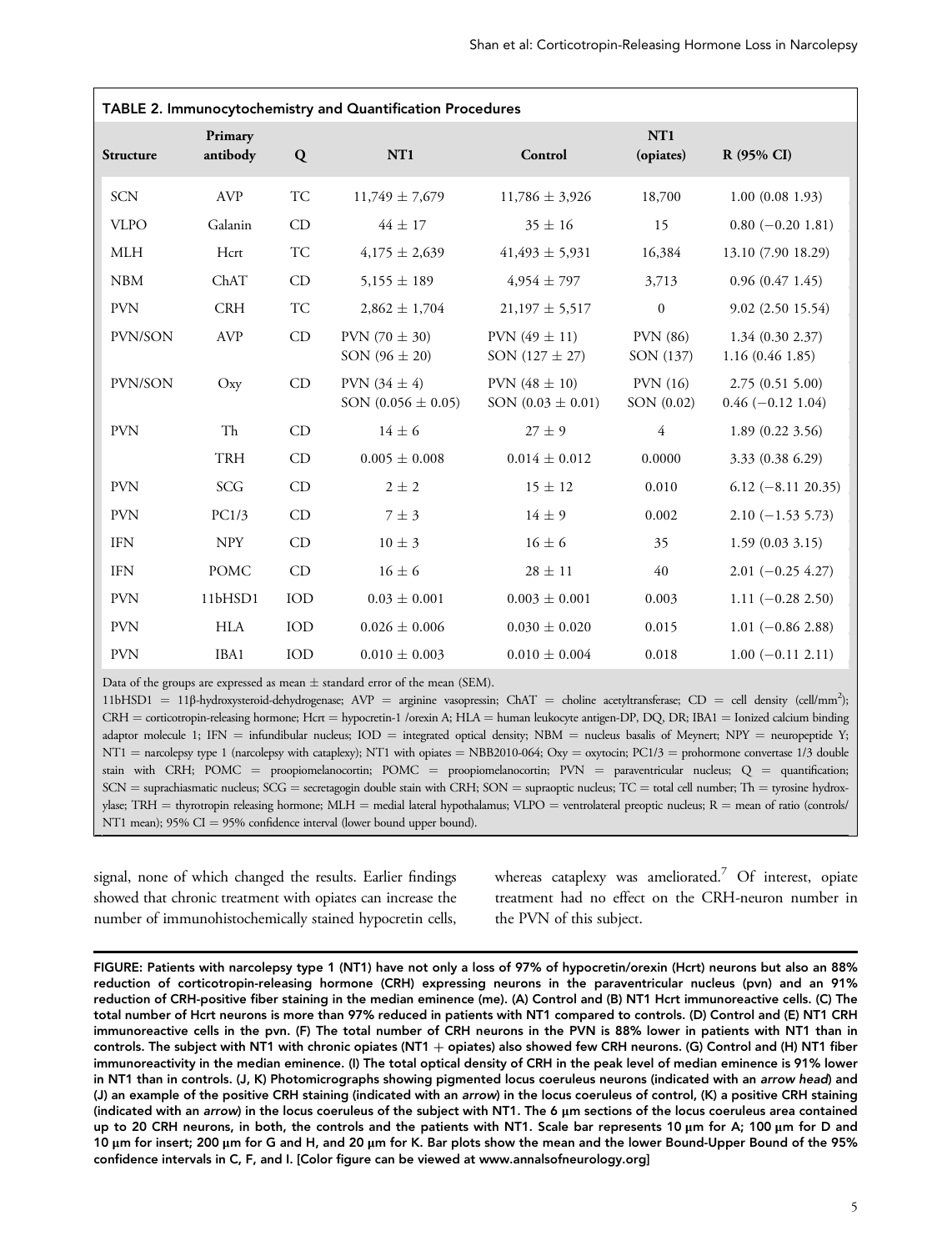# ANNALS of Neurology

A limitation of the present study is the low number of subjects. Because NT1 is a rare disorder, $<sup>1</sup>$  there are very</sup> few postmortem brains available for research. However, it is unlikely that this has influenced our conclusions, because the reduction in CRH neurons was so striking. In addition, even with this small size, we confirmed the greatly reduced number of hypocretin cells.<sup>2,3</sup> In addition, it is unclear whether current narcolepsy animal models have diminished CRH neuron numbers in the PVN. Another question is whether the loss of hypocretinexpressing and CRH-expressing neurons are functionally related.

In conclusion, 2 decades ago, the discovery that hypocretin production is almost completely lost in human  $NT1^{2,3}$  led to the successful establishment of the diagnostic standard (i.e. low/undetectable hypocretin-1 levels in CSF).<sup>18</sup> Our study indicates that besides hypocretin deficiency, there is also a marked loss of CRH-positive neurons selectively in the PVN. This may explain earlier findings, such as a 60% reduction in the basal secretion of ACTH in patients with  $NT1$ ,<sup>19</sup> and lower plasma levels of cortisol after dexamethasone suppression.<sup>20</sup> The unaffected number of AVP neurons in the biological clock may explain the normal circadian rhythm of adrenocorticotropic hormone.<sup>19</sup> The marked loss of CRH-positive neurons in the PVN may provide a novel target for diagnostics and therapeutic interventions, and for identifying the target of the presumed auto-immune cause of narcolepsy.

## Acknowledgments

L.S. has received funding from the European Union's Horizon 2020 research and innovation program under the Marie Skłodowska-Curie grant (Agreement No. 707404) and has been awarded the Young Scientist Award 2020 by the European Narcolepsy Network (supported by the Klaus-Grawe Foundation). D.F.S. and L.S. were supported by Friends of the Netherlands Institute for Neuroscience Foundation. This work was partially supported by research grants from the Bioprojet-Biotech, Saint Gregoire, France. The funding agencies had no role in the design of the study, nor in the collection, analysis, or interpretation of data.

The authors are greatly indebted to the Netherlands Brain Bank and the following persons for their invaluable support: R.W.H. Verwer, J. Coppens, J. van Heerikhuize, M. Kooreman, M. Groot, J.R. Zhou, J. Shen, S. Linssen, Z. Harteman, and P. Reinbold. The authors are grateful to Professor I. Huitinga from the Netherlands Institute for Neuroscience for providing the brain samples and material from multiple sclerosis brain tissue that served as

positive controls. Dr. D. Roelen from the LUMC did the HLA genotyping. We thank Professors G. Martens and J. Homberg from the Radboud University for the suggestions and valuable discussion.

## Author Contributions

L.S., R.F., G.J.L., and D.F.S. contributed to the conception and design of the study. L.S., D.F.S., R.B., R.F., and G.J.L. contributed to the acquisition and analysis of data. L.S., R.F., G.J.L., and D.F.S. contributed to drafting the text or preparing the figures.

# Potential Conflicts of Interest

L.S., R.F., and G.J.L. have received research support from Jazz Pharma (Solriamfetol is a Jazz Pharma medication used in the treatment of excessive sleepiness) and Bioprojet (Pitolisant, manufactured by Bioprojet, is used in the treatment of narcolepsy). R.F. and G.J.L. have received consultancy fees from Bioprojet.

#### References

- 1. Bassetti CLA, Adamantidis A, Burdakov D, et al. Narcolepsy clinical spectrum, aetiopathophysiology, diagnosis and treatment. Nat Rev Neurol 2019;15:519–539.
- 2. Peyron C, Faraco J, Rogers W, et al. A mutation in a case of early onset narcolepsy and a generalized absence of hypocretin peptides in human narcoleptic brains. Nat Med 2000;6:991–997.
- 3. Thannickal TC, Moore RY, Nienhuis R, et al. Reduced number of hypocretin neurons in human narcolepsy. Neuron 2000;27:469–474.
- 4. Blouin AM, Thannickal TC, Worley PF, et al. Narp immunostaining of human hypocretin (orexin) neurons: loss in narcolepsy. Neurology 2005;65:1189–1192.
- 5. Crocker A, Espana RA, Papadopoulou M, et al. Concomitant loss of dynorphin, NARP, and orexin in narcolepsy. Neurology 2005;65: 1184–1188.
- 6. van de Nes JA, Kamphorst W, Ravid R, Swaab DF. Comparison of beta-protein/A4 deposits and Alz-50-stained cytoskeletal changes in the hypothalamus and adjoining areas of Alzheimer's disease patients: amorphic plaques and cytoskeletal changes occur independently. Acta Neuropathol 1998;96:129–138.
- 7. Thannickal TC, John J, Shan L, et al. Opiates increase the number of hypocretin-producing cells in human and mouse brain and reverse cataplexy in a mouse model of narcolepsy. Sci Transl Med 2018; 10:447.
- 8. Swaab DF. The human hypothalamus: basic and clinical aspects. Part 1: nuclei of the human hypothalamus. Amsterdam: Elsevier, 2003.
- 9. Fronczek R, Overeem S, Lee SY, et al. Hypocretin (orexin) loss in Parkinson's disease. Brain 2007;130:1577–1585.
- 10. Vujovic N, Gooley JJ, Jhou TC, Saper CB. Projections from the subparaventricular zone define four channels of output from the circadian timing system. J Comp Neurol 2015;523:2714–2737.
- 11. Shan L, Bossers K, Unmehopa U, et al. Alterations in the histaminergic system in Alzheimer's disease: a postmortem study. Neurobiol Aging 2012;33:2585–2598.
- 12. Dong W, Seidel B, Marcinkiewicz M, et al. Cellular localization of the prohormone convertases in the hypothalamic paraventricular and supraoptic nuclei: selective regulation of PC1 in corticotrophin-